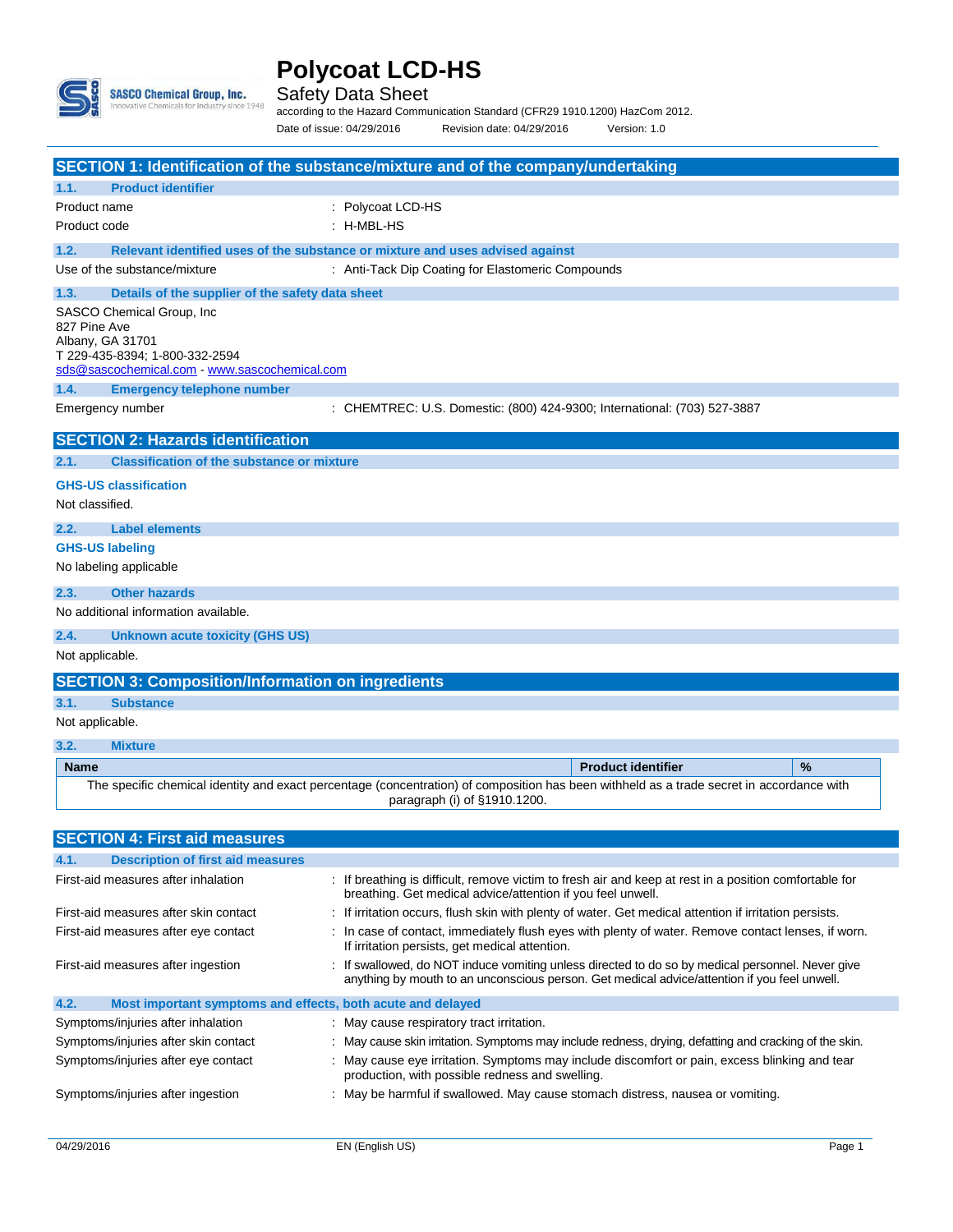Safety Data Sheet

according to the Hazard Communication Standard (CFR29 1910.1200) HazCom 2012.

| 4.3.        | Indication of any immediate medical attention and special treatment needed                                                                                                                                        |                                                                                                                       |  |
|-------------|-------------------------------------------------------------------------------------------------------------------------------------------------------------------------------------------------------------------|-----------------------------------------------------------------------------------------------------------------------|--|
|             | Symptoms may not appear immediately. In case of accident or if you feel unwell, seek medical advice immediately (show the label or SDS where possible).                                                           |                                                                                                                       |  |
|             | <b>SECTION 5: Firefighting measures</b>                                                                                                                                                                           |                                                                                                                       |  |
| 5.1.        | <b>Extinguishing media</b>                                                                                                                                                                                        |                                                                                                                       |  |
|             | Suitable extinguishing media                                                                                                                                                                                      | : Treat for surrounding material.                                                                                     |  |
|             | Unsuitable extinguishing media                                                                                                                                                                                    | : None known.                                                                                                         |  |
| 5.2.        | Special hazards arising from the substance or mixture                                                                                                                                                             |                                                                                                                       |  |
| Fire hazard |                                                                                                                                                                                                                   | : Products of combustion may include, and are not limited to: oxides of carbon.                                       |  |
| 5.3.        | <b>Advice for firefighters</b>                                                                                                                                                                                    |                                                                                                                       |  |
|             | Protection during firefighting                                                                                                                                                                                    | : Keep upwind of fire. Wear full fire fighting turn-out gear (full Bunker gear) and respiratory<br>protection (SCBA). |  |
|             | <b>SECTION 6: Accidental release measures</b>                                                                                                                                                                     |                                                                                                                       |  |
| 6.1.        | Personal precautions, protective equipment and emergency procedures                                                                                                                                               |                                                                                                                       |  |
|             | General measures                                                                                                                                                                                                  | : Use personal protection recommended in Section 8. Keep unnecessary personnel away from<br>the release.              |  |
| 6.2.        | Methods and material for containment and cleaning up                                                                                                                                                              |                                                                                                                       |  |
|             | : Contain and/or absorb spill with inert material (e.g. sand, vermiculite), then place in a suitable<br>For containment<br>container. Do not flush to sewer or allow to enter waterways. Use appropriate Personal |                                                                                                                       |  |

**6.3. Reference to other sections** See section 8 for further information on protective clothing and equipment and section 13 for advice on waste disposal.

Methods for cleaning up : Scoop up material and place in a disposal container.

Protective Equipment (PPE).

|      | <b>SECTION 7: Handling and storage</b>                       |                                                                                                                                                                                                                                                                                                                                                                                                                                                                                                   |
|------|--------------------------------------------------------------|---------------------------------------------------------------------------------------------------------------------------------------------------------------------------------------------------------------------------------------------------------------------------------------------------------------------------------------------------------------------------------------------------------------------------------------------------------------------------------------------------|
| 7.1. | <b>Precautions for safe handling</b>                         |                                                                                                                                                                                                                                                                                                                                                                                                                                                                                                   |
|      | Precautions for safe handling                                | : Avoid contact with skin and eyes. Avoid breathing dust/fume/gas/mist/vapors/spray. Do not<br>swallow. Handle and open container with care. When using do not eat, drink or smoke.<br>Ethylene oxide is subject to the standard 29 CFR 1910.1047 which may contain specific<br>requirements for handling including protective equipment, regulated areas, monitoring and<br>medical surveillance. The employer should review the standard and assure compliance with<br>applicable requirements. |
|      | Hygiene measures                                             | : Launder contaminated clothing before reuse. Wash hands before eating, drinking, or smoking.                                                                                                                                                                                                                                                                                                                                                                                                     |
| 7.2. | Conditions for safe storage, including any incompatibilities |                                                                                                                                                                                                                                                                                                                                                                                                                                                                                                   |
|      | Storage conditions                                           | : Keep out of the reach of children. Keep container tightly closed.                                                                                                                                                                                                                                                                                                                                                                                                                               |
| 7.3. | Specific end use(s)                                          |                                                                                                                                                                                                                                                                                                                                                                                                                                                                                                   |

Not available.

### **SECTION 8: Exposure controls/personal protection**

| 8.1.                                                                                                                                   | <b>Control parameters</b>                       |                       |                              |  |
|----------------------------------------------------------------------------------------------------------------------------------------|-------------------------------------------------|-----------------------|------------------------------|--|
| Ingredient 1                                                                                                                           |                                                 |                       |                              |  |
| <b>ACGIH</b><br>ACGIH TWA (mg/m <sup>3</sup> )<br>2 mg/m <sup>3</sup> (no asbestos and <1% crystalline silica,<br>respirable fraction) |                                                 |                       |                              |  |
| <b>OSHA</b>                                                                                                                            | OSHA PEL (TWA) (mg/m <sup>3</sup> )<br>20 mppcf |                       |                              |  |
| Ingredient 2                                                                                                                           |                                                 |                       |                              |  |
| ACGIH                                                                                                                                  |                                                 | ACGIH TWA (ppm)       | 1 ppm                        |  |
| <b>OSHA</b><br>OSHA PEL (TWA) (ppm)<br>ppm                                                                                             |                                                 |                       |                              |  |
| <b>OSHA</b>                                                                                                                            |                                                 | OSHA PEL (STEL) (ppm) | 5 ppm (see 29 CFR 1910.1047) |  |

| 8.2.           | <b>Exposure controls</b>         |                                                                                                                                 |     |
|----------------|----------------------------------|---------------------------------------------------------------------------------------------------------------------------------|-----|
|                | Appropriate engineering controls | : Use ventilation adequate to keep exposures (airborne levels of dust, fume, vapor, etc.) below<br>recommended exposure limits. |     |
|                | Hand protection                  | : Wear suitable gloves.                                                                                                         |     |
| Eye protection |                                  | : Safety glasses or goggles are recommended when using product.                                                                 |     |
| 04/29/2016     |                                  | EN (English US)                                                                                                                 | 2/5 |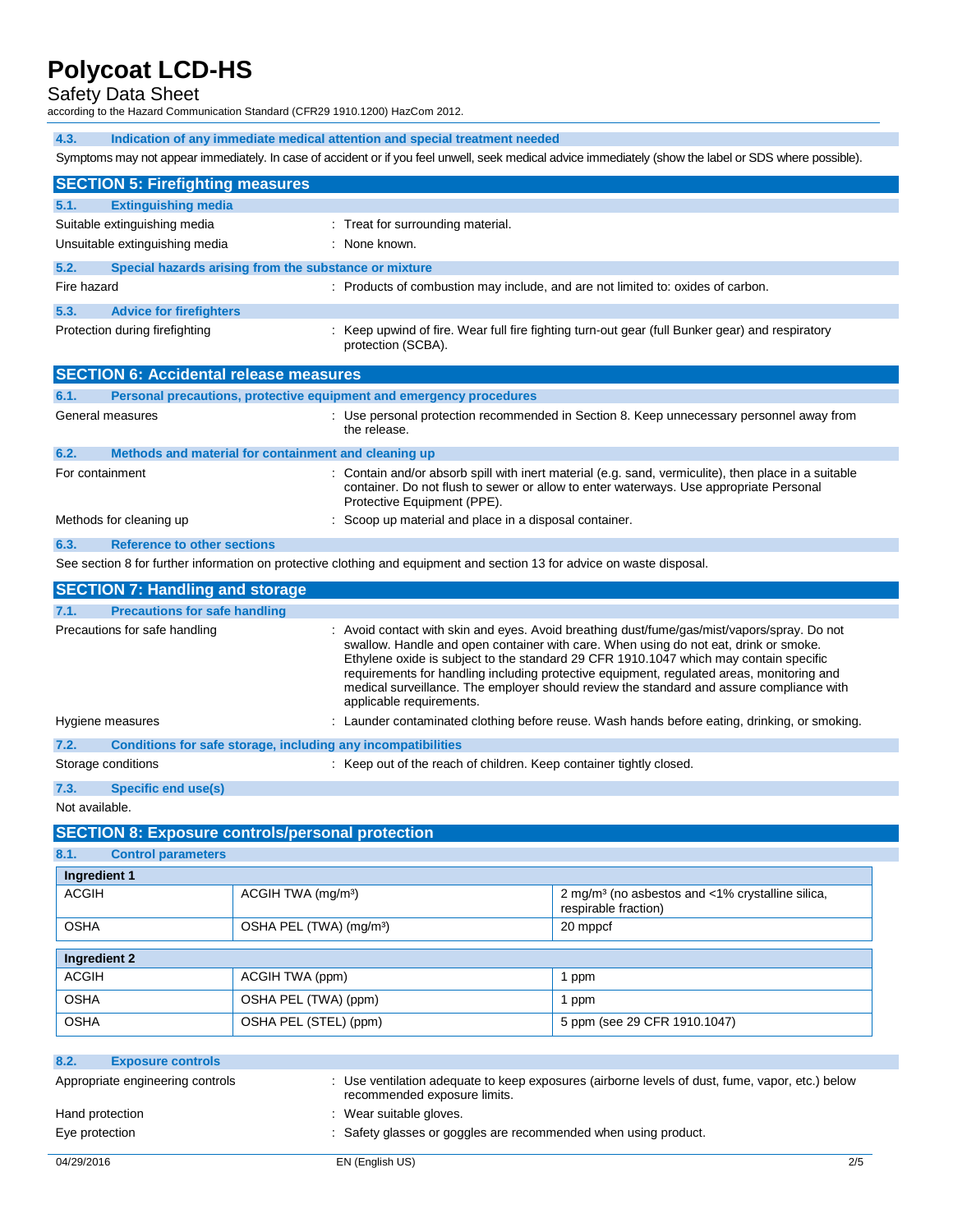## Safety Data Sheet

according to the Hazard Communication Standard (CFR29 1910.1200) HazCom 2012.

| Skin and body protection        | : Wear suitable protective clothing.                                                                                                                                                                                                             |
|---------------------------------|--------------------------------------------------------------------------------------------------------------------------------------------------------------------------------------------------------------------------------------------------|
| Respiratory protection          | : In case of insufficient ventilation, wear suitable respiratory equipment. Respirator selection<br>must be based on known or anticipated exposure levels, the hazards of the product and the<br>safe working limits of the selected respirator. |
| Environmental exposure controls | Maintain levels below Community environmental protection thresholds.                                                                                                                                                                             |
| Other information               | : Do not eat, smoke or drink where material is handled, processed or stored. Wash hands carefully<br>before eating or smoking. Handle according to established industrial hygiene and safety practices.                                          |

# **SECTION 9: Physical and chemical properties**

| Information on basic physical and chemical properties<br>9.1. |    |                   |
|---------------------------------------------------------------|----|-------------------|
| Physical state                                                | ÷  | Liquid            |
| Appearance                                                    |    | Thick             |
| Color                                                         |    | Tan               |
| Odor                                                          |    | Odorless          |
| Odor threshold                                                |    | No data available |
| рH                                                            |    | $:7 - 9$          |
| Melting point                                                 |    | No data available |
| Freezing point                                                |    | No data available |
| Boiling point                                                 | ۰. | 212 °F            |
| Flash point                                                   |    | No data available |
| Relative evaporation rate (butyl acetate=1)                   |    | No data available |
| Flammability (solid, gas)                                     | ۰  | Not flammable     |
| <b>Explosion limits</b>                                       |    | No data available |
| <b>Explosive properties</b>                                   |    | No data available |
| Oxidizing properties                                          |    | No data available |
| Vapor pressure                                                |    | No data available |
| Relative density                                              |    | $1.0 - 1.4$       |
| Relative vapor density at 20 °C                               |    | No data available |
| Solubility                                                    |    | No data available |
| Partition coefficient: n-octanol/water                        |    | No data available |
| Auto-ignition temperature                                     |    | No data available |
| Decomposition temperature                                     |    | No data available |
| Viscosity                                                     |    | No data available |
| Viscosity, kinematic                                          |    | No data available |
| Viscosity, dynamic                                            |    | No data available |

**9.2. Other information**

No additional information available.

|             | <b>SECTION 10: Stability and reactivity</b>                 |
|-------------|-------------------------------------------------------------|
| 10.1.       | <b>Reactivity</b>                                           |
|             | No dangerous reaction known under conditions of normal use. |
| 10.2.       | <b>Chemical stability</b>                                   |
|             | Stable under normal storage conditions.                     |
| 10.3.       | <b>Possibility of hazardous reactions</b>                   |
|             | No dangerous reaction known under conditions of normal use. |
| 10.4.       | <b>Conditions to avoid</b>                                  |
| Heat.       |                                                             |
| 10.5.       | <b>Incompatible materials</b>                               |
| None known. |                                                             |
| 10.6.       | <b>Hazardous decomposition products</b>                     |
|             | May include, and are not limited to: oxides of carbon.      |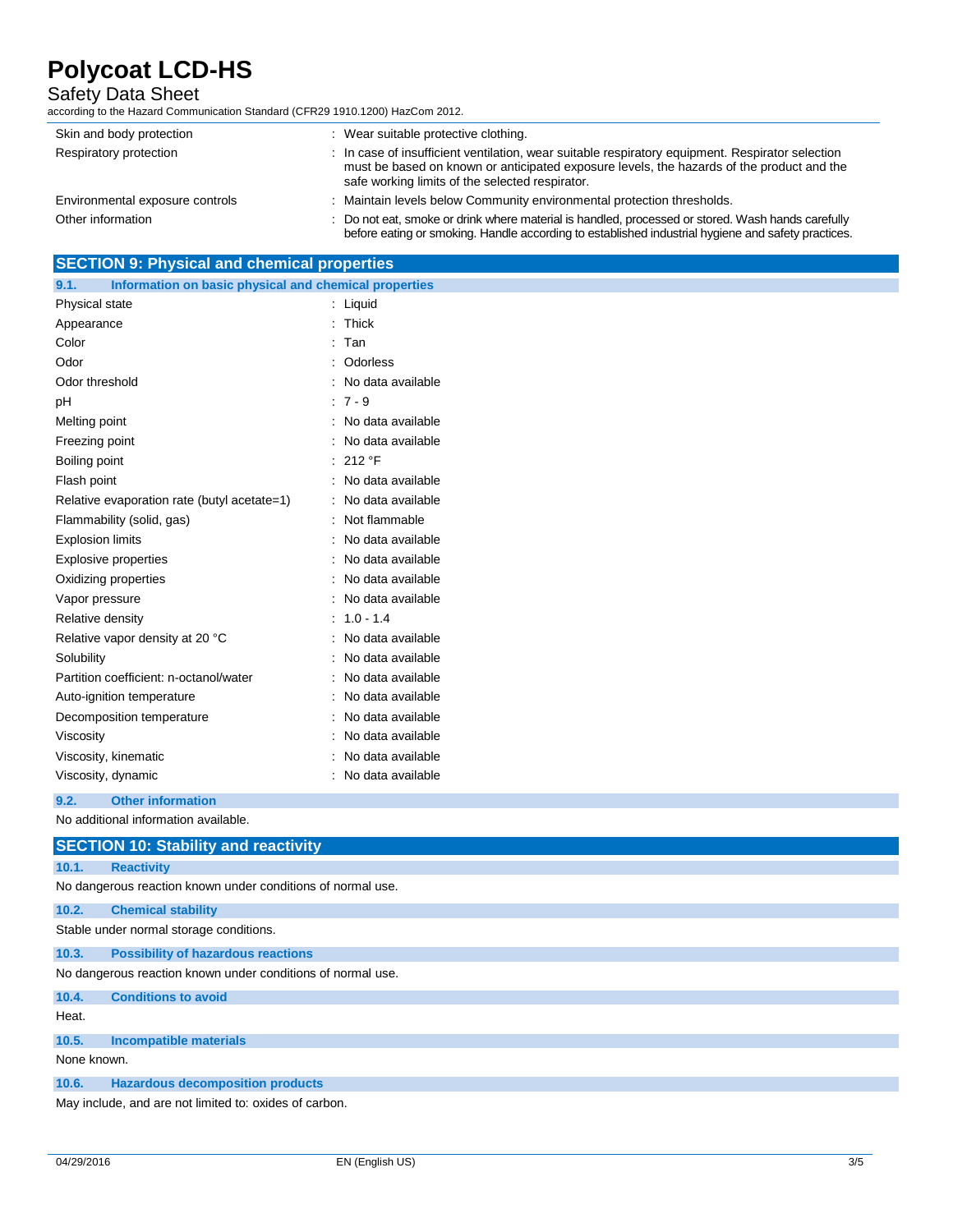Safety Data Sheet

according to the Hazard Communication Standard (CFR29 1910.1200) HazCom 2012.

| <b>SECTION 11: Toxicological information</b>         |                                                                                                                                                |
|------------------------------------------------------|------------------------------------------------------------------------------------------------------------------------------------------------|
|                                                      |                                                                                                                                                |
| <b>Information on toxicological effects</b><br>11.1. |                                                                                                                                                |
| Acute toxicity                                       | : Not classified                                                                                                                               |
| <b>Polycoat LCD-HS</b>                               |                                                                                                                                                |
| LD50 oral rat                                        | > 2000 mg/kg                                                                                                                                   |
| LD50 dermal rabbit                                   | No data available                                                                                                                              |
| LC50 inhalation rat                                  | No data available                                                                                                                              |
| <b>Ingredient 2</b>                                  |                                                                                                                                                |
| LD50 oral rat                                        | 72 mg/kg                                                                                                                                       |
| LC50 inhalation rat                                  | 800 ppm/4h                                                                                                                                     |
| Skin corrosion/irritation                            | Based on available data, the classification criteria are not met.                                                                              |
| Serious eye damage/irritation                        | Based on available data, the classification criteria are not met.                                                                              |
| Respiratory or skin sensitization                    | Based on available data, the classification criteria are not met.                                                                              |
| Germ cell mutagenicity                               | Based on available data, the classification criteria are not met.                                                                              |
| Carcinogenicity                                      | Based on available data, the classification criteria are not met.                                                                              |
| Ingredient 1                                         |                                                                                                                                                |
| IARC group                                           | 3 - Not classifiable                                                                                                                           |
| National Toxicology Program (NTP) Status             | 1 - Evidence of Carcinogenicity, 5 - Twelfth Report - Items under consideration                                                                |
| <b>Ingredient 2</b>                                  |                                                                                                                                                |
| IARC group                                           | 1 - Carcinogenic to humans                                                                                                                     |
| National Toxicology Program (NTP) Status             | 2 - Known Human Carcinogens                                                                                                                    |
| In OSHA Specifically Regulated Carcinogen list       | Yes                                                                                                                                            |
| Reproductive toxicity                                | Based on available data, the classification criteria are not met.                                                                              |
| Specific target organ toxicity (single exposure)     | Based on available data, the classification criteria are not met.                                                                              |
| Specific target organ toxicity (repeated exposure)   | Based on available data, the classification criteria are not met.                                                                              |
| Aspiration hazard                                    | Based on available data, the classification criteria are not met.                                                                              |
| Symptoms/injuries after inhalation                   | May cause respiratory tract irritation.                                                                                                        |
| Symptoms/injuries after skin contact                 | May cause skin irritation. Symptoms may include redness, drying, defatting and cracking of the skin.                                           |
| Symptoms/injuries after eye contact                  | May cause eye irritation. Symptoms may include discomfort or pain, excess blinking and tear<br>production, with possible redness and swelling. |
| Symptoms/injuries after ingestion                    | May be harmful if swallowed. May cause stomach distress, nausea or vomiting.                                                                   |
|                                                      |                                                                                                                                                |
| <b>SECTION 12: Ecological information</b>            |                                                                                                                                                |
| 12.1.<br><b>Toxicity</b>                             |                                                                                                                                                |

Ecology - general **Ecology** - general in the aquatic environment. **12.2. Persistence and degradability Polycoat LCD-HS** Persistence and degradability Not established. **12.3. Bioaccumulative potential Polycoat LCD-HS** Bioaccumulative potential Not established. **12.4. Mobility in soil** No additional information available. **12.5. Other adverse effects** Effect on the global warming : No known ecological damage caused by this product. **SECTION 13: Disposal considerations 13.1. Waste treatment methods** Waste disposal recommendations : This material must be disposed of in accordance with all local, state, provincial, and federal regulations. The generation of waste should be avoided or minimized wherever possible.